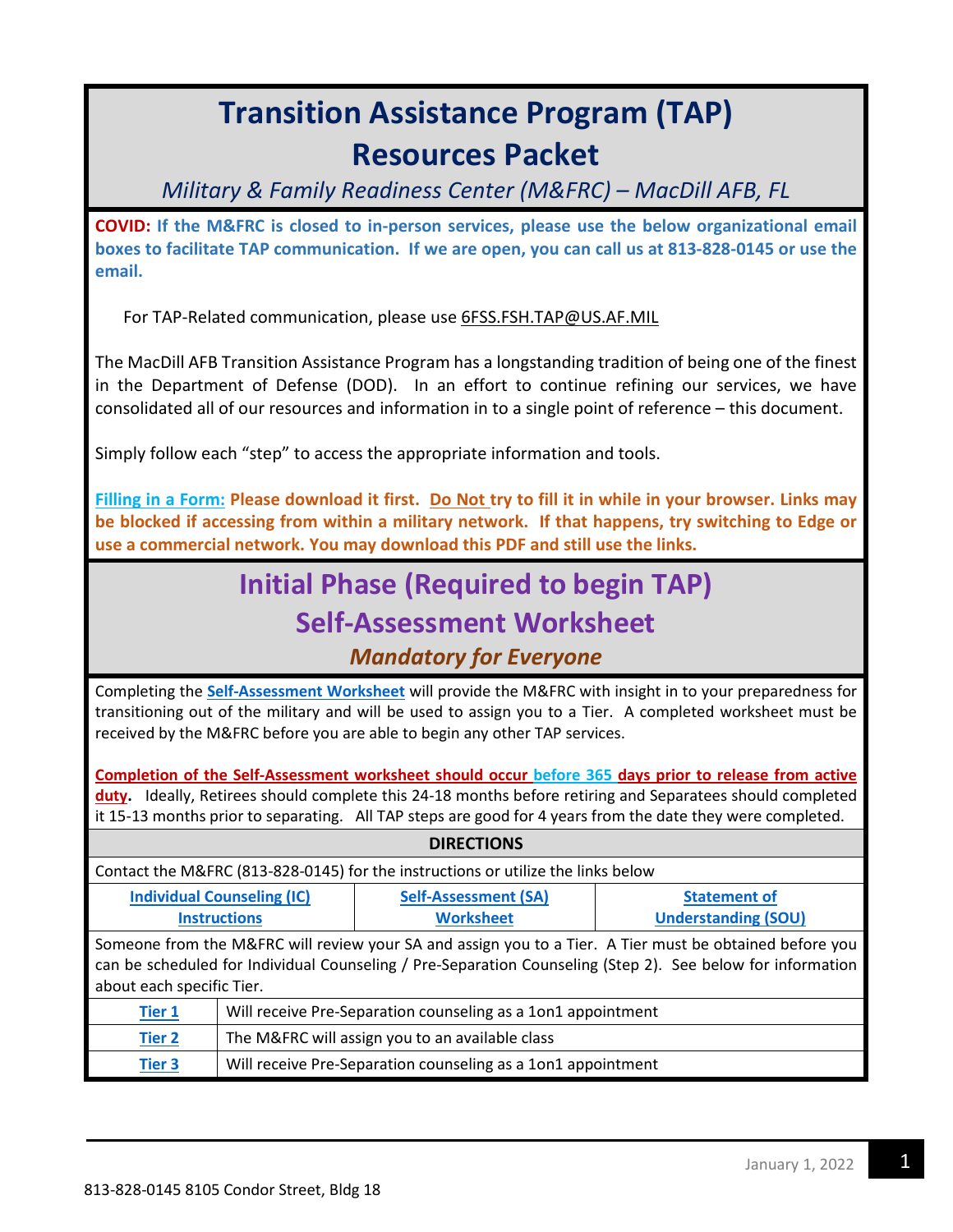### **Steps 1-2**

### **Individual Counseling (IC) / Pre-Separation Counseling**  *Mandatory for Everyone*

This is a mandatory step for everyone leaving the military; including Guard/Reservists on AD orders of 180 days or more. If you will be going thru a MEB (Medical Evaluation Board), you should begin TAP as soon as you are placed in MEB status – do not wait until the results of your MEB. If you are up for reenlistment, but not yet approved, you need to begin TAP. Completing TAP is not a commitment to leaving the military. It should be done in preparation of leaving (known or not).

IC and PreSep counseling occur as a 1on1 for Tiers 1 & 3 and in a group setting for Tier 2. Group counseling is done every Monday and Wednesday, from 1200-1600, at the M&FRC (Bldg 18). The M&FRC will notify you of the date you have been registered. If in-person classes are affected by COVID, we will shift the class to Zoom. You cannot attend PreSep until you have completed Step 1 and have been assigned a Tier.

#### **Use the links below to access key Pre-Sep related documents/tools:**

| <b>PreSep Instructions</b>                | <b>2022 TAP Registration Form</b>        |
|-------------------------------------------|------------------------------------------|
| <b>PreSep Slides</b>                      | <b>LMS Online Course Instructions</b>    |
| <b>PreSep Notes Reference Sheet</b>       | <b>Individual Transition Plan (ITP)</b>  |
| <b>Pre-Sep Participant Resource Guide</b> | <b>Managing your Transition Timeline</b> |
| <b>Overview of TAP Components / Steps</b> | <b>TAP Benefits and Services Matrix</b>  |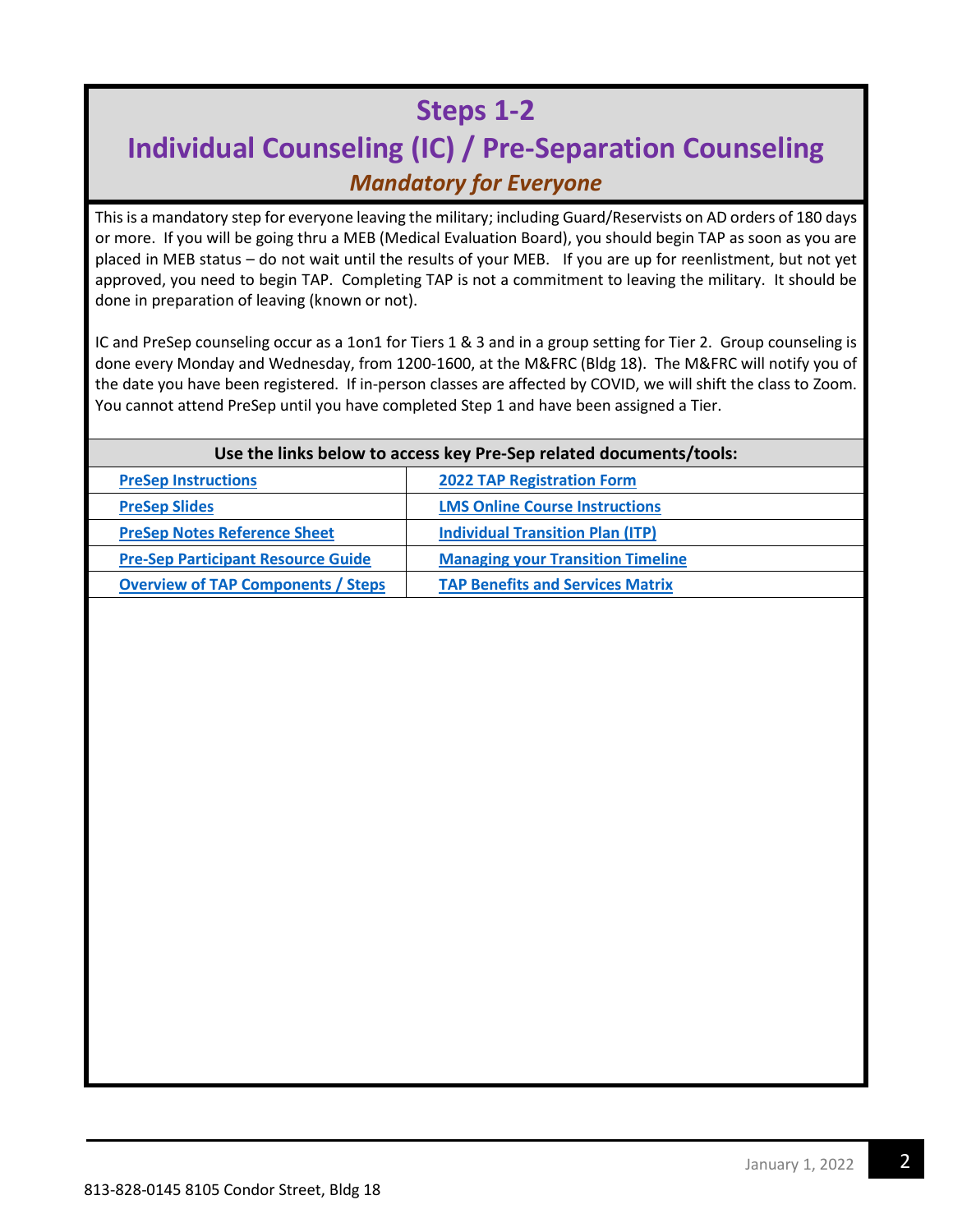### **Steps 3-5 (DOD, VA, DOL) 3 Day TAP Curriculum Workshop**  *Some Exemptions*

This is a cooperative effort between the Department of Defense (DOD), the Department of Veterans Affairs (VA), and the Department of Labor (DOL). Registering for the 3-Day Curriculum class can only be done AFTER completing PreSep / IC (Step 1-2).

If in-person availability is limited or does not meet your timeline, the **[LMS Online Course Instructions](https://macdillfss.com/tap_lmsinstructions/)** can be used to complete the classes. This method should only be used after attending completing PreSep and after discussing with a TAP counselor.

| 3-DAY Course: Mandates and Exemptions are outlined below                                                                                                                                                                                                                                                                                                                                                                                                                                                                                                                        |                                                                                                                 |                                                       |                                                                    |                                         |
|---------------------------------------------------------------------------------------------------------------------------------------------------------------------------------------------------------------------------------------------------------------------------------------------------------------------------------------------------------------------------------------------------------------------------------------------------------------------------------------------------------------------------------------------------------------------------------|-----------------------------------------------------------------------------------------------------------------|-------------------------------------------------------|--------------------------------------------------------------------|-----------------------------------------|
| Day 1 (DOD)                                                                                                                                                                                                                                                                                                                                                                                                                                                                                                                                                                     | Mandatory for everyone. Curriculum includes Managing Your Transition, MOC Crosswalk,<br>and Financial Planning. |                                                       |                                                                    |                                         |
| Day 2 (VA)                                                                                                                                                                                                                                                                                                                                                                                                                                                                                                                                                                      |                                                                                                                 |                                                       | Mandatory for everyone. Curriculum covers VA Benefits and Services |                                         |
| Curriculum covers the fundamentals of employment. For more<br><b>Some Exemptions</b><br>in-depth employment services (i.e., Resume Writing, Salary Negotiating, etc.), you should<br>also register for the 2-Day Employment Track (see Step 6 below).<br><b>Exemption Categories:</b><br>Day 3 (DOL)<br>Retiring with 20+ years<br>$\bullet$<br>Separating and can prove full-time post-military employment. Proof required.<br>$\bullet$<br>Separating and can prove acceptance in to full-time college. Proof required.<br>Guard / Reserve: Please speak with a TAP Counselor |                                                                                                                 |                                                       |                                                                    |                                         |
| Utilize the links below for supporting material used during all 3 days                                                                                                                                                                                                                                                                                                                                                                                                                                                                                                          |                                                                                                                 |                                                       |                                                                    |                                         |
|                                                                                                                                                                                                                                                                                                                                                                                                                                                                                                                                                                                 | <b>3-DAY Workshop Survey</b>                                                                                    |                                                       | <b>Participant Assessment Flyer</b>                                | <b>Individual Transition Plan (ITP)</b> |
| Day 1 (DOD)                                                                                                                                                                                                                                                                                                                                                                                                                                                                                                                                                                     |                                                                                                                 |                                                       |                                                                    |                                         |
| <b>Managing Your Transition Participant Guide</b>                                                                                                                                                                                                                                                                                                                                                                                                                                                                                                                               |                                                                                                                 | <b>Financial Planning Spreadsheet</b>                 |                                                                    |                                         |
| <b>MOC Crosswalk Participant Guide</b>                                                                                                                                                                                                                                                                                                                                                                                                                                                                                                                                          |                                                                                                                 | <b>Financial Planning - Additional Resources</b>      |                                                                    |                                         |
| <b>MOC Crosswalk Gap Analysis - Part A</b>                                                                                                                                                                                                                                                                                                                                                                                                                                                                                                                                      |                                                                                                                 |                                                       | <b>Values and Skills Assessment Worksheet</b>                      |                                         |
| <b>Financial Planning Participant Guide</b>                                                                                                                                                                                                                                                                                                                                                                                                                                                                                                                                     |                                                                                                                 | <b>Interest Profiler Website</b>                      |                                                                    |                                         |
| <b>TriCare Briefing Website</b>                                                                                                                                                                                                                                                                                                                                                                                                                                                                                                                                                 |                                                                                                                 |                                                       |                                                                    |                                         |
| Day 2 (VA)                                                                                                                                                                                                                                                                                                                                                                                                                                                                                                                                                                      |                                                                                                                 |                                                       |                                                                    |                                         |
| <b>VA Benefits Briefing Participant Guide</b>                                                                                                                                                                                                                                                                                                                                                                                                                                                                                                                                   |                                                                                                                 | eBenefits website                                     |                                                                    |                                         |
| DOD Wounded, Ill, & Injured Compensation                                                                                                                                                                                                                                                                                                                                                                                                                                                                                                                                        |                                                                                                                 | <b>Federal Benefits for Veterans, Dependents, and</b> |                                                                    |                                         |
| & Benefits Book                                                                                                                                                                                                                                                                                                                                                                                                                                                                                                                                                                 |                                                                                                                 | <b>Survivors Book</b>                                 |                                                                    |                                         |
| <b>VA Remote 1on1 Sessions</b>                                                                                                                                                                                                                                                                                                                                                                                                                                                                                                                                                  |                                                                                                                 | <b>VA Compensation website</b>                        |                                                                    |                                         |
| <b>Benefits Delivery at Discharge (BDD) website</b>                                                                                                                                                                                                                                                                                                                                                                                                                                                                                                                             |                                                                                                                 |                                                       |                                                                    |                                         |
| Day 3 (DOL)                                                                                                                                                                                                                                                                                                                                                                                                                                                                                                                                                                     |                                                                                                                 |                                                       |                                                                    |                                         |
| <b>Employment Fundamentals of a Career Transition Participant Guide</b>                                                                                                                                                                                                                                                                                                                                                                                                                                                                                                         |                                                                                                                 |                                                       |                                                                    |                                         |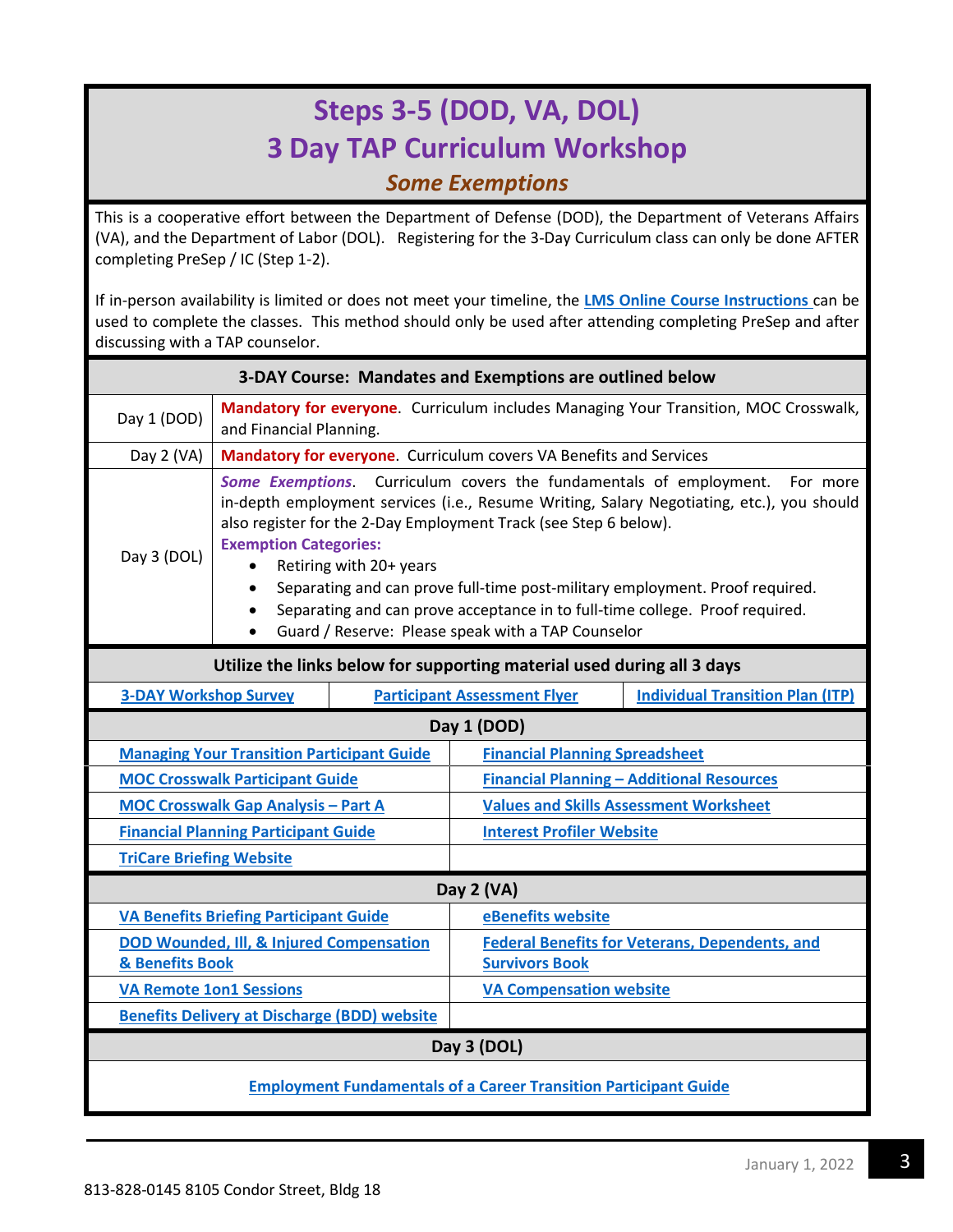| <b>Step 6</b>                                                                                                                                                                          |                                                                                                                                                                                                                 |                                                                                                                                                                                                                                                                                                                                                       |                                                      |  |
|----------------------------------------------------------------------------------------------------------------------------------------------------------------------------------------|-----------------------------------------------------------------------------------------------------------------------------------------------------------------------------------------------------------------|-------------------------------------------------------------------------------------------------------------------------------------------------------------------------------------------------------------------------------------------------------------------------------------------------------------------------------------------------------|------------------------------------------------------|--|
| <b>2-Day Tracks</b>                                                                                                                                                                    |                                                                                                                                                                                                                 |                                                                                                                                                                                                                                                                                                                                                       |                                                      |  |
| <b>Some Exemptions</b>                                                                                                                                                                 |                                                                                                                                                                                                                 |                                                                                                                                                                                                                                                                                                                                                       |                                                      |  |
|                                                                                                                                                                                        | Exemptions are based on your Tier. Please review them below. There are four different Tracks; each is two<br>days long and intended to provide targeted training -- based on your projected post-military path. |                                                                                                                                                                                                                                                                                                                                                       |                                                      |  |
| <b>Tier 1</b>                                                                                                                                                                          | All Tracks are <i>Optional</i> . You may attend all, some, or none                                                                                                                                              |                                                                                                                                                                                                                                                                                                                                                       |                                                      |  |
| <b>Tier 2</b>                                                                                                                                                                          | All Tracks are <i>Optional</i> . You may attend all, some, or none                                                                                                                                              |                                                                                                                                                                                                                                                                                                                                                       |                                                      |  |
| <b>Tier 3</b>                                                                                                                                                                          | <b>MUST</b> attend at least ONE Track. You may attend more                                                                                                                                                      |                                                                                                                                                                                                                                                                                                                                                       |                                                      |  |
| Below is an outline of each Track and links to key resources for each. To register, please use the<br>registration form from Step 1. Note: you must complete PreSep before registering |                                                                                                                                                                                                                 |                                                                                                                                                                                                                                                                                                                                                       |                                                      |  |
| <b>Employment Track</b>                                                                                                                                                                |                                                                                                                                                                                                                 | A comprehensive view covering best practices in career employment, including<br>learning interview skills, building effective resumes, and using emerging technology<br>to network and search for employment.                                                                                                                                         |                                                      |  |
|                                                                                                                                                                                        | (DOL)                                                                                                                                                                                                           | <b>Employment Track Participant Guide</b>                                                                                                                                                                                                                                                                                                             |                                                      |  |
|                                                                                                                                                                                        |                                                                                                                                                                                                                 | <b>Resume Template</b>                                                                                                                                                                                                                                                                                                                                |                                                      |  |
| <b>Education Track</b><br>(DOE)                                                                                                                                                        |                                                                                                                                                                                                                 | Designed for anyone pursuing an undergraduate or graduate degree. Includes<br>information on choosing a field of study, selecting an institution, gaining<br>admission, and funding your education.                                                                                                                                                   |                                                      |  |
|                                                                                                                                                                                        |                                                                                                                                                                                                                 | <b>Education Track Participant Guide</b>                                                                                                                                                                                                                                                                                                              | <b>Education Track Flyer (2022)</b>                  |  |
|                                                                                                                                                                                        |                                                                                                                                                                                                                 | <b>Education Track Slides</b>                                                                                                                                                                                                                                                                                                                         |                                                      |  |
| <b>Career &amp; Credential</b><br><b>Exploration Track</b><br>(DOL)                                                                                                                    |                                                                                                                                                                                                                 | CCET offers a unique opportunity for participants to complete a personalized career<br>development assessment of occupational interests and abilities. Participants will<br>also be guided through a variety of career considerations, including labor market<br>projections, education, apprenticeships, certifications, and licensure requirements. |                                                      |  |
|                                                                                                                                                                                        |                                                                                                                                                                                                                 | <b>CCET Participant Guide</b>                                                                                                                                                                                                                                                                                                                         | <b>CCET Track Flyer (2022)</b>                       |  |
|                                                                                                                                                                                        |                                                                                                                                                                                                                 | Known as Boots 2 Business (B2B), this Track is designed for those seeking to start<br>their own business, open a franchise, or become a Federal Contractor                                                                                                                                                                                            |                                                      |  |
|                                                                                                                                                                                        |                                                                                                                                                                                                                 | <b>B2B Flyer (2022)</b>                                                                                                                                                                                                                                                                                                                               | <b>Introductory Video</b>                            |  |
|                                                                                                                                                                                        |                                                                                                                                                                                                                 | <b>B2B Agenda</b>                                                                                                                                                                                                                                                                                                                                     | <b>B2B Overview</b>                                  |  |
|                                                                                                                                                                                        |                                                                                                                                                                                                                 | <b>B2B Module 1</b>                                                                                                                                                                                                                                                                                                                                   | <b>B2B Module 2</b>                                  |  |
|                                                                                                                                                                                        |                                                                                                                                                                                                                 | (Intro to Business Ownership)                                                                                                                                                                                                                                                                                                                         | (Basics of Opportunity)                              |  |
| <b>Entrepreneur Track</b>                                                                                                                                                              | (SBA)                                                                                                                                                                                                           | <b>B2B Module 3</b><br>(Market Research)                                                                                                                                                                                                                                                                                                              | <b>B2B Module 4</b><br>(Economics of Small Business) |  |
|                                                                                                                                                                                        |                                                                                                                                                                                                                 | <b>B2B Module 5</b>                                                                                                                                                                                                                                                                                                                                   | <b>B2B Module 6</b>                                  |  |
|                                                                                                                                                                                        |                                                                                                                                                                                                                 | (Legal Entities)                                                                                                                                                                                                                                                                                                                                      | (Financing)                                          |  |
|                                                                                                                                                                                        |                                                                                                                                                                                                                 | <b>B2B Module 7</b>                                                                                                                                                                                                                                                                                                                                   | <b>B2B Module 8</b>                                  |  |
|                                                                                                                                                                                        |                                                                                                                                                                                                                 | (Intro to Business Planning)                                                                                                                                                                                                                                                                                                                          | (SBA Resources)                                      |  |
|                                                                                                                                                                                        |                                                                                                                                                                                                                 | <b>Federal Contracting Info</b>                                                                                                                                                                                                                                                                                                                       | <b>Federal Contracting Slides</b>                    |  |
|                                                                                                                                                                                        |                                                                                                                                                                                                                 | <b>Franchising Slides</b>                                                                                                                                                                                                                                                                                                                             | <b>Small Business Info</b>                           |  |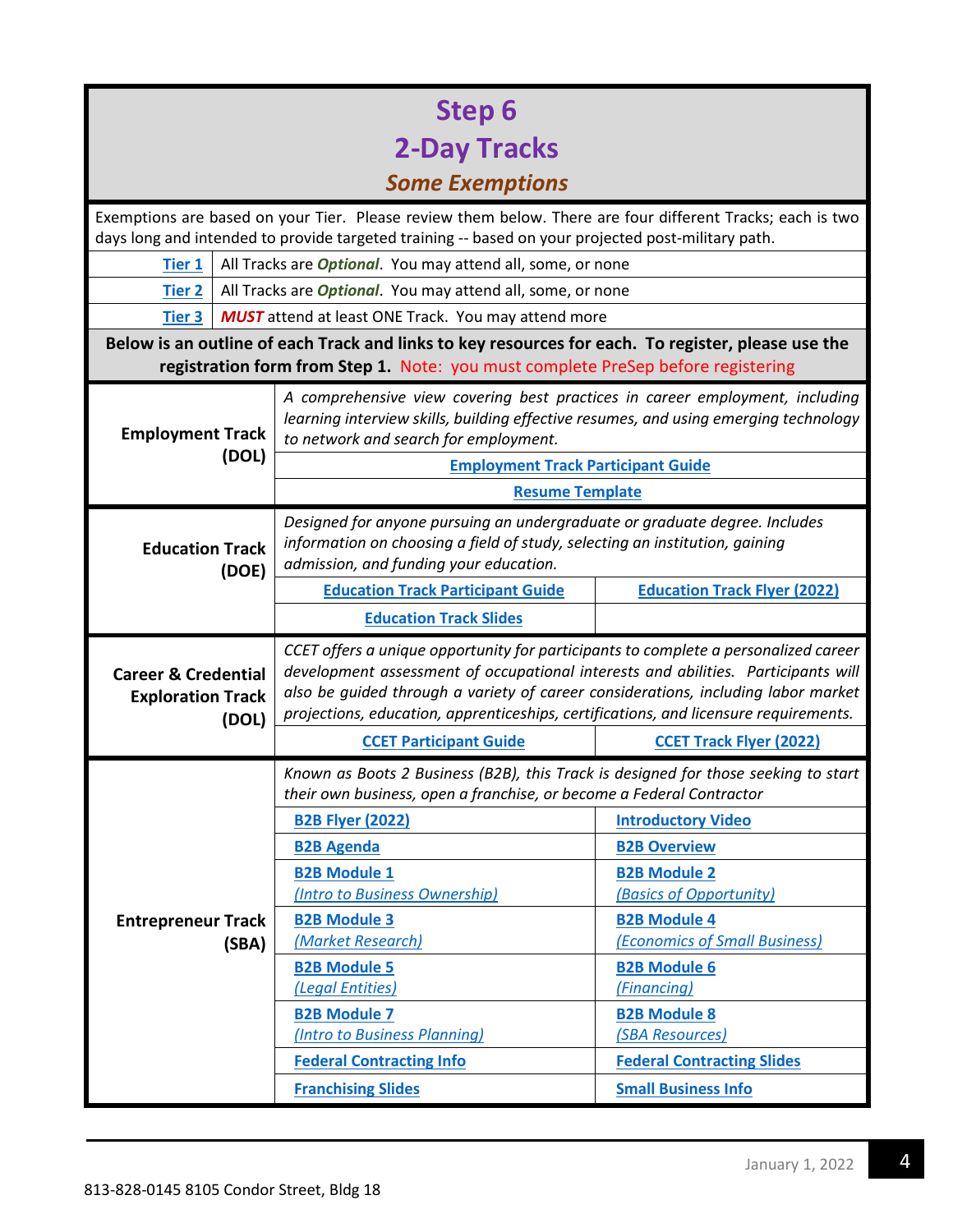### **Step 7 Capstone (and CRS documents)** *Mandatory for Everyone*

Capstone is not a class – it is validation step of TAP. During Capstone, we will confirm you have completed all required classes and completion of your Career Readiness Standards (CRS). If you are not compliant, you are not ready for Capstone. Your eForm (DD2648) will be used to account for compliance and is a required form during your out-processing with your Personnel function.

**When:** Approximately 90-150 days prior to leaving the military; or prior to beginning terminal leave/outprocessing; or prior to starting a transition program like Skillbridge. Capstone cannot be done more than 1 year away from your last day in the military.

**How:** Email the required info to our TAP Org Box a[t 6FSS.FSH.TAP@US.AF.MIL.](mailto:6FSS.FSH.TAP@US.AF.MIL) No appointment needed.

#### **What to provide in your email:**

- 1) Classes: If you completed courses using [LMS,](https://macdillfss.com/tap_lmsinstructions/) email the certificates for each module. If you attended an in-person class with us, we will see that.
- 2) CRS: Attach all required CRS documents in your email. See below for CRS specifics
- 3) eForm: Sign for Capstone in Section 5 of your Eform
- 4) Email: Provide us the email of your Commander or a designee.

**For a more detailed review of Capstone, please click on this [Capstone Letter](https://macdillfss.com/tap_capstoneletter/) link.** 

#### *CRS requirements are based on your TIER.*

#### *You can download a CRS doc by clicking on the link*

| <b>Individual Transition Plan (ITP)</b>          | <b>Required for All Tiers</b>                                                                                                                          |
|--------------------------------------------------|--------------------------------------------------------------------------------------------------------------------------------------------------------|
| eBenefits registration                           | <b>Required for All Tiers</b><br>Proof is accomplished by providing a screen snapshot of you<br>logged in to eBenefits.                                |
| <b>MOC Crosswalk Gap Analysis - Part A</b>       | <b>Tiers 2 &amp; 3</b><br>Introduced during Day 1 (DOD)<br>A MOC Crosswalk Participant Guide is available to assist.                                   |
| <b>Financial Planning Spreadsheet</b>            | <b>Tiers 2 &amp; 3</b><br>Introduced during Day 1 (DOD). You may utilize our spreadsheet<br>or use any document of your own choosing.                  |
| <b>Resume</b>                                    | Required if you attended the 2-DAY Employment Track<br>(regardless of Tier)                                                                            |
| <b>Continuum of Service</b><br>(Separatees Only) | All Separatees (regardless of Tier)<br>Contact a Reserve Recruiter to receive guidance and information<br>about joining the Reserves. Recorded in ITP. |
|                                                  |                                                                                                                                                        |